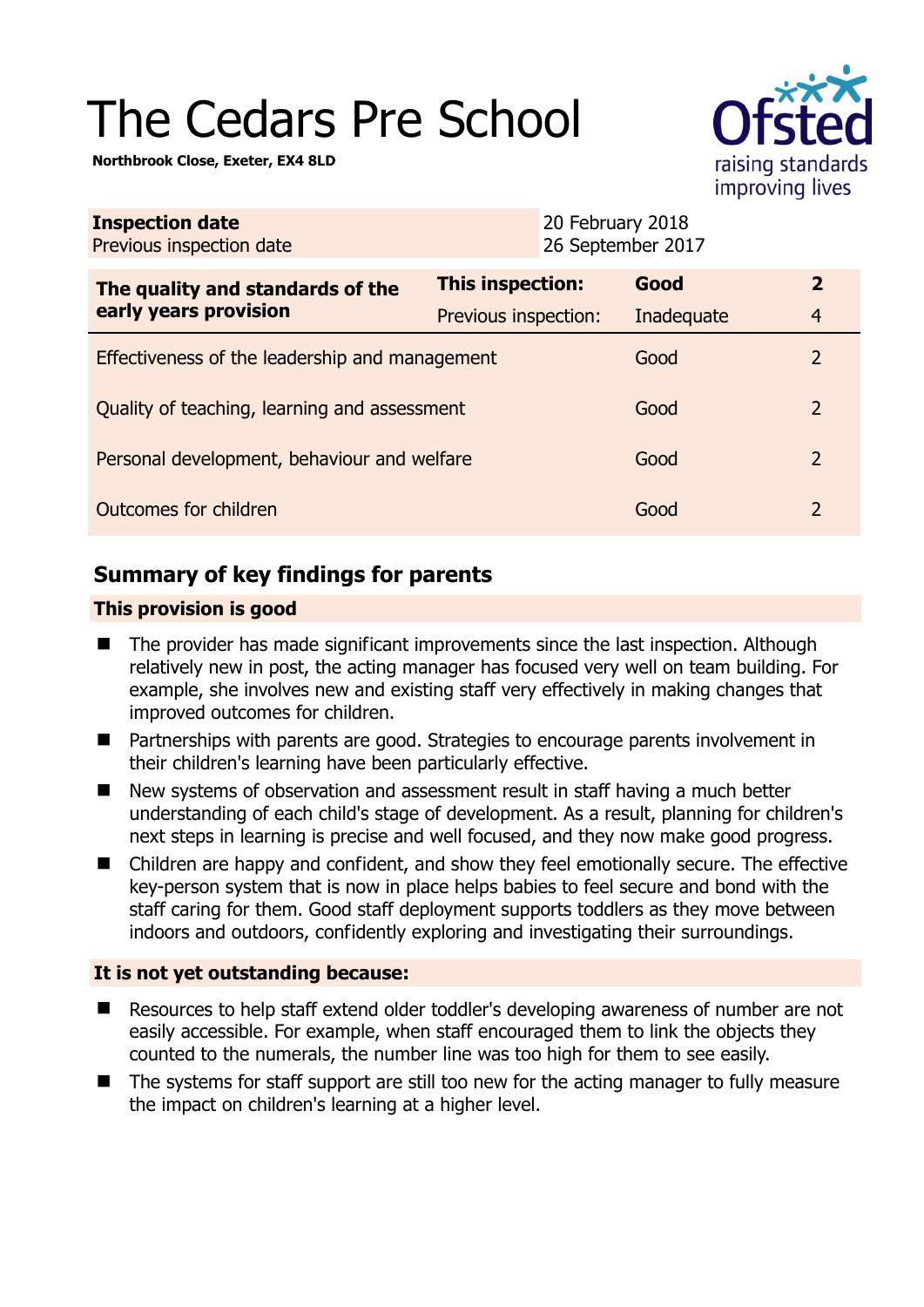# **What the setting needs to do to improve further**

#### **To further improve the quality of the early years provision the provider should:**

- make sure resources to help children develop and extend their early understanding of number are easily accessible
- monitor further the effectiveness of systems to provide staff with support, coaching and training in relation to the impact this has on children's learning.

## **Inspection activities**

- The inspector observed staff and children engaged in learning activities indoors and outside.
- The inspector and the manager conducted a joint observation of a planned activity.
- The inspector had discussions with management, staff, children and parents.
- The inspector reviewed the effectiveness of induction processes for new staff, and assessed their understanding of how to implement key policies and procedures.
- The inspector sampled required documents and records, including safeguarding procedures, and children's progress records.

## **Inspector**

Julie Neal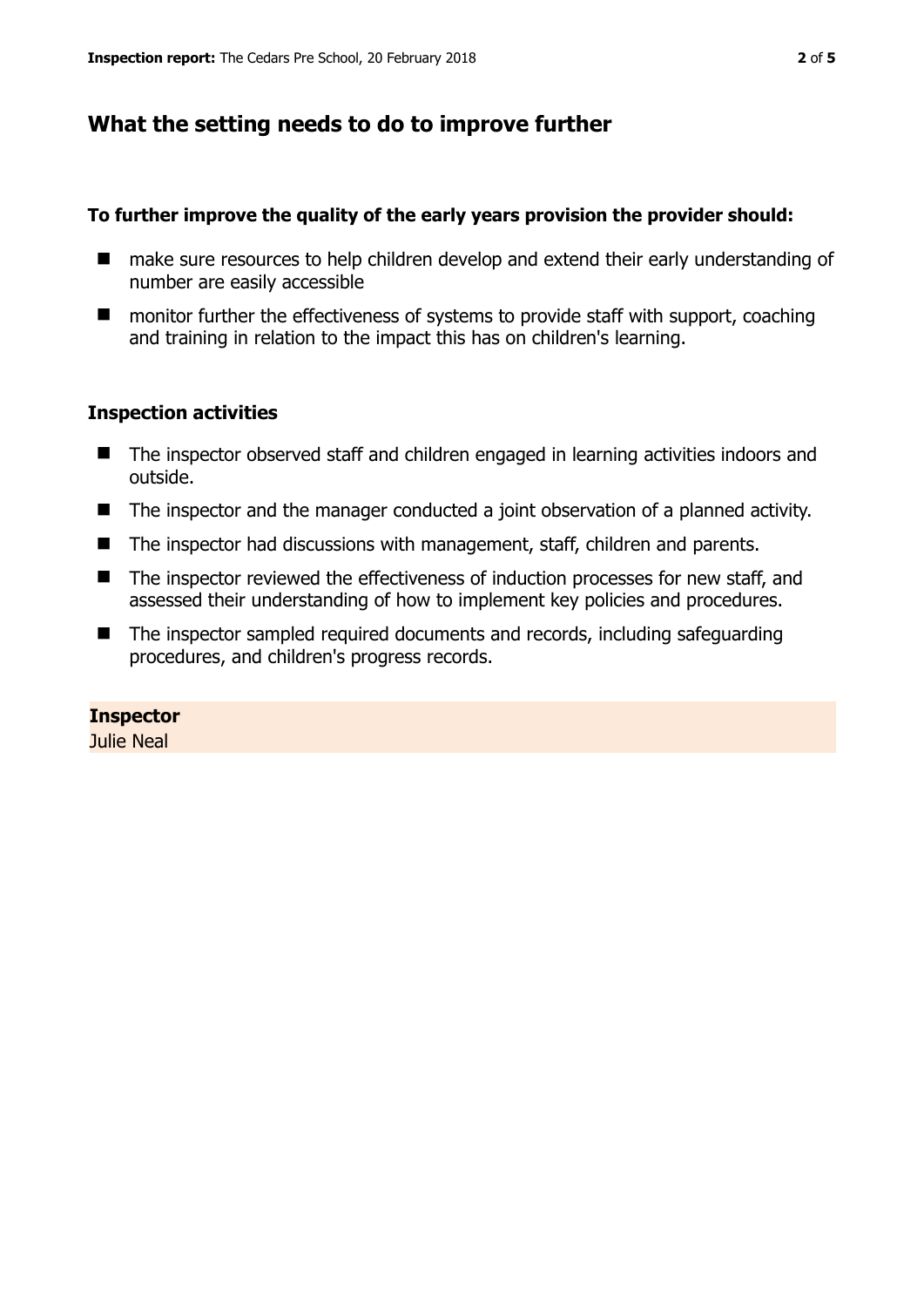## **Inspection findings**

#### **Effectiveness of the leadership and management is good**

The management team supports staff well. Thorough induction procedures ensure all staff have a good understanding of their roles and responsibilities. Overall, the acting manager supports staff well and encourages them to develop their skills. For example, following workshops, staff reviewed how they organise space and resources to better meet the needs of young children. For instance, they provided short flights of steps indoors so that children who like to climb have a safe space to do this. Effective self-evaluation, which includes parents' views, leads to precise action plans for improvement. The acting manager monitors these very well to measure the impact of improvements on children's learning. For example, by developing a separate outdoor area for babies to safely explore this has led to them becoming more adventurous and keen to investigate. Safeguarding is effective. All staff benefit from training updates to make sure they are up to date with current legislation and local safeguarding procedures.

#### **Quality of teaching, learning and assessment is good**

Introducing regular team meetings to discuss children's progress has led to all staff having a thorough understanding of each child's next steps in learning. This helps them to plan activities that challenge children well. Staff prepare activities well and make good explanations to children to make sure they understand what they need to do. For example, they made sure that all the toddlers knew the names of each object on the tray before removing one and asking them to identify what was missing. Children who speak English as an additional language receive good support. For example, staff read stories with them individually and encourage them to talk about these, to help them develop confidence in speaking English and to close any gaps in learning. Staff have improved outdoor learning opportunities. For example, toddlers who prefer to learn outdoors make good use of the recently developed covered area, which supports learning in all areas well.

#### **Personal development, behaviour and welfare are good**

Children's behaviour is good. Settling-in procedures are effective and children of all ages are happy and content. For example, staff support older babies and younger toddlers as they quickly choose to relinquish comforters, such as dummies and blankets, when they come into the setting. These children are secure in the knowledge that they can easily retrieve these when needed.

#### **Outcomes for children are good**

Children develop good skills that prepare them for the next stages in their learning. They are very independent. For example, babies who can stand use the low-level sink to wash their hands with minimal adult help. Toddlers lay the tables at lunchtime and serve themselves, taking care with hot food. Children learn good social and communication skills that help them to be ready to move on to the pre-school unit when they are three.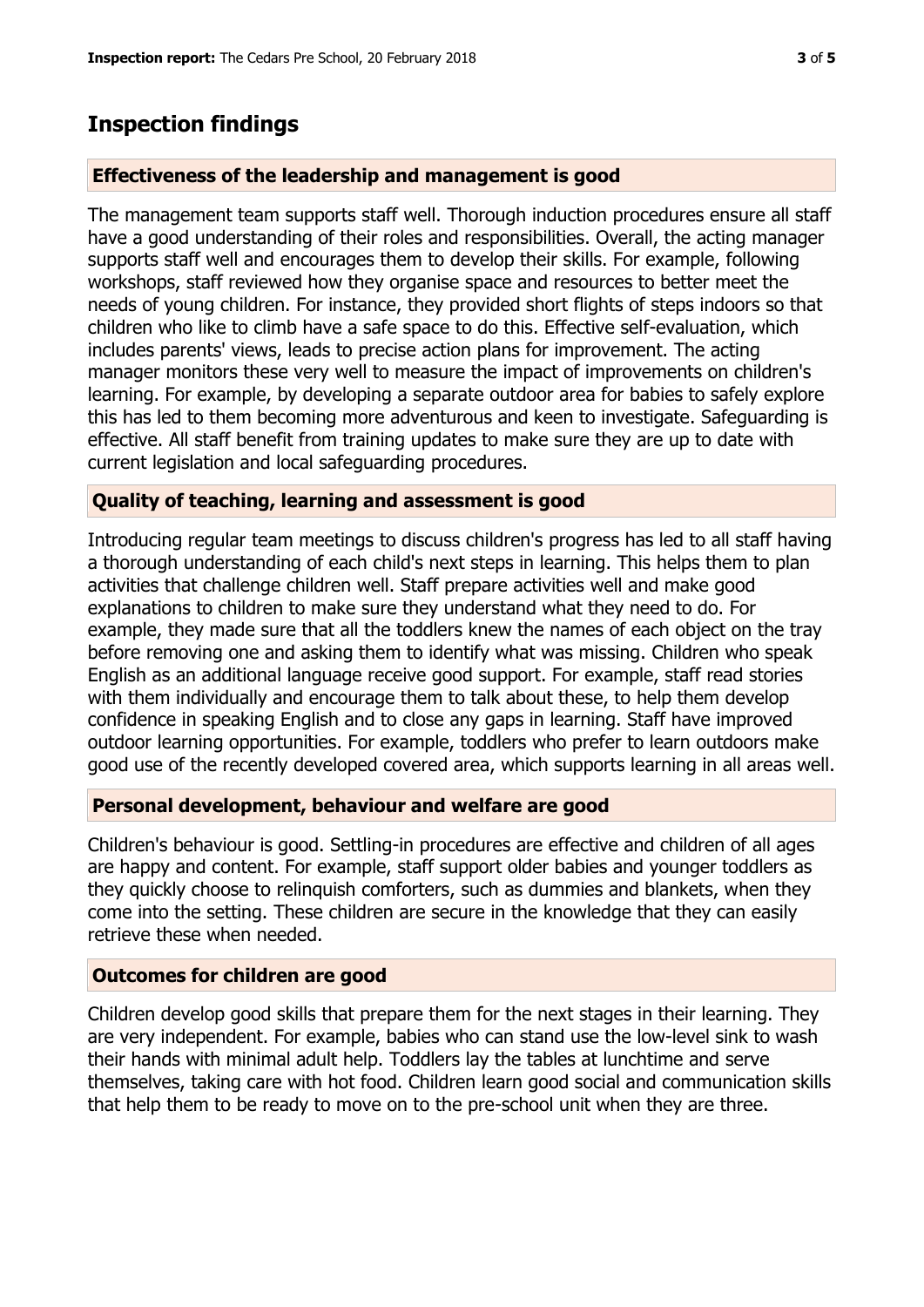# **Setting details**

| Unique reference number                             | EY551303                                                                             |  |
|-----------------------------------------------------|--------------------------------------------------------------------------------------|--|
| <b>Local authority</b>                              | Devon                                                                                |  |
| <b>Inspection number</b>                            | 1115413                                                                              |  |
| <b>Type of provision</b>                            | Full-time provision                                                                  |  |
| Day care type                                       | Childcare - Non-Domestic                                                             |  |
| <b>Registers</b>                                    | Early Years Register, Compulsory Childcare<br>Register, Voluntary Childcare Register |  |
| Age range of children                               | $0 - 2$                                                                              |  |
| <b>Total number of places</b>                       | 21                                                                                   |  |
| Number of children on roll                          | 31                                                                                   |  |
| Name of registered person                           | Action For Children Developments Ltd                                                 |  |
| <b>Registered person unique</b><br>reference number | RP539433                                                                             |  |
| Date of previous inspection                         | 26 September 2017                                                                    |  |
| <b>Telephone number</b>                             | 01392 277 682                                                                        |  |

The Cedars Pre School registered in 2017. It is situated in Beacon Heath, in Exeter, Devon and is managed by Action For Children Developments Ltd. The nursery is open Monday to Friday, from 7.30am until 6.00pm, for 51 weeks of the year. There are 14 members of staff employed. Of these, two hold childcare qualifications at level 6, one holds a qualification at level 5, one hold a qualification at level 4, six hold childcare qualifications at level 3 and two at level 2. The nursery receives funding to provide free early years education for children aged two-years-old.

This inspection was carried out by Ofsted under sections 49 and 50 of the Childcare Act 2006 on the quality and standards of provision that is registered on the Early Years Register. The registered person must ensure that this provision complies with the statutory framework for children's learning, development and care, known as the early years foundation stage.

Any complaints about the inspection or the report should be made following the procedures set out in the guidance 'Complaints procedure: raising concerns and making complaints about Ofsted', which is available from Ofsted's website: www.gov.uk/government/organisations/ofsted. If you would like Ofsted to send you a copy of the guidance, please telephone 0300 123 4234, or email enquiries@ofsted.gov.uk.